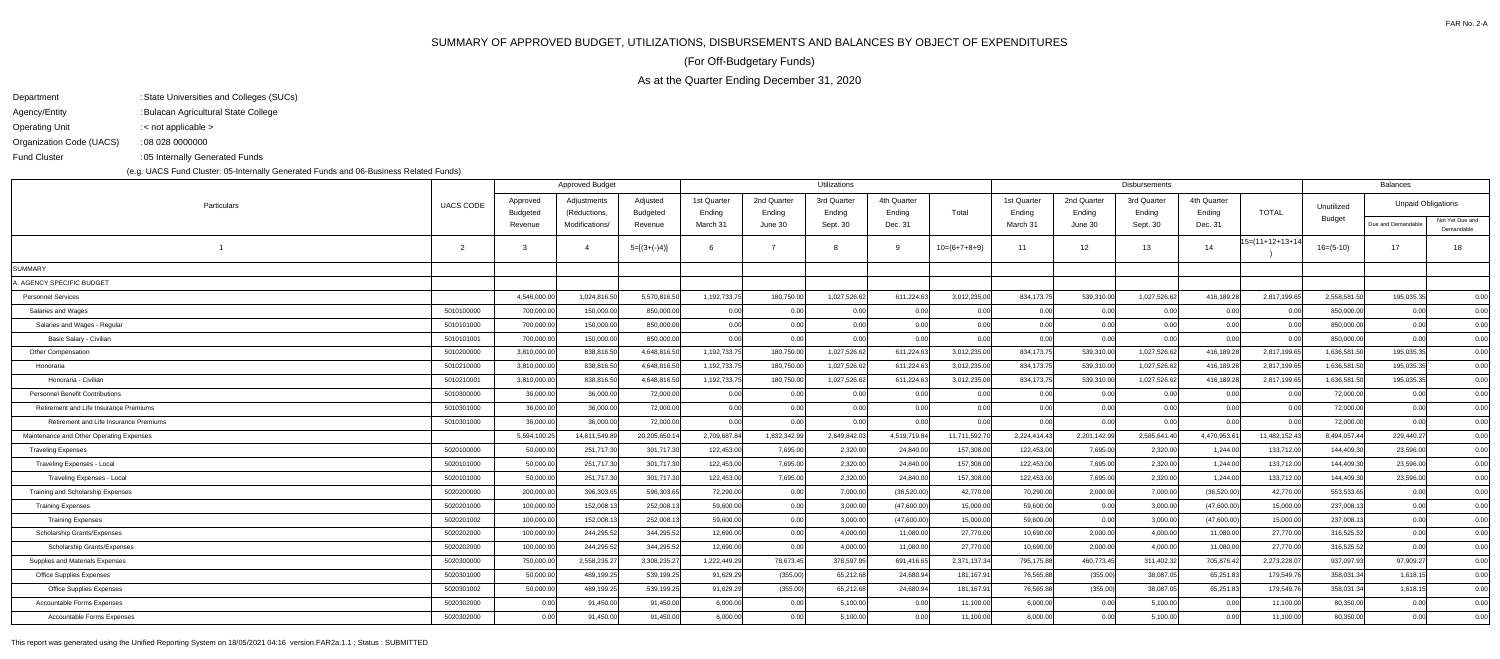| Department               | : State Universities and Colleges (SUCs) |
|--------------------------|------------------------------------------|
| Agency/Entity            | : Bulacan Agricultural State College     |
| <b>Operating Unit</b>    | : $\lt$ not applicable $\gt$             |
| Organization Code (UACS) | : 08 028 0000000                         |
| <b>Fund Cluster</b>      | :05 Internally Generated Funds           |

|                                                  |                  | <b>Approved Budget</b> |                             |                             | Utilizations          |                       |                       |                       |                   |                       | Disbursements         |                       |                       |                   |             |                           |                               |
|--------------------------------------------------|------------------|------------------------|-----------------------------|-----------------------------|-----------------------|-----------------------|-----------------------|-----------------------|-------------------|-----------------------|-----------------------|-----------------------|-----------------------|-------------------|-------------|---------------------------|-------------------------------|
| Particulars                                      | <b>UACS CODE</b> | Approved<br>Budgeted   | Adjustments<br>(Reductions, | Adjusted<br><b>Budgeted</b> | 1st Quarter<br>Ending | 2nd Quarter<br>Ending | 3rd Quarter<br>Ending | 4th Quarter<br>Ending | Total             | 1st Quarter<br>Ending | 2nd Quarter<br>Ending | 3rd Quarter<br>Ending | 4th Quarter<br>Ending | <b>TOTAL</b>      | Unutilized  | <b>Unpaid Obligations</b> |                               |
|                                                  |                  | Revenue                | Modifications/              | Revenue                     | March 31              | June 30               | Sept. 30              | Dec. 31               |                   | March 31              | June 30               | Sept. 30              | Dec. 31               |                   | Budget      | Due and Demandable        | Not Yet Due and<br>Demandable |
|                                                  | $\overline{2}$   |                        |                             | $5=[(3+(-)4)]$              |                       |                       |                       |                       | $10=(6+7+8+9)$    | 11                    | 12                    | 13                    | 14                    | $15=(11+12+13+1)$ | $16=(5-10)$ | 17                        | 18                            |
| SUMMARY                                          |                  |                        |                             |                             |                       |                       |                       |                       |                   |                       |                       |                       |                       |                   |             |                           |                               |
| . AGENCY SPECIFIC BUDGET                         |                  |                        |                             |                             |                       |                       |                       |                       |                   |                       |                       |                       |                       |                   |             |                           |                               |
| <b>Food Supplies Expenses</b>                    | 5020305000       | 150,000.00             | 200,000.00                  | 350,000.00                  | 328,200.00            | 0.00                  | 0.00                  | 0.00                  | 328,200.00        | 0.00                  | 328,200.00            | 0.00                  | 0.00                  | 328,200.00        | 21,800.00   | 0.00                      | 0.00                          |
| <b>Food Supplies Expenses</b>                    | 5020305000       | 150,000.00             | 200,000.00                  | 350,000.00                  | 328,200.00            | 0.00                  | 0.00                  | 0.00                  | 328,200.00        | 0.00                  | 328,200.00            | 0.00                  | 0.00                  | 328,200.00        | 21,800.00   | 0.00                      | 0.00                          |
| Drugs and Medicines Expenses                     | 5020307000       | 0.00                   | 138,298.85                  | 138,298.85                  | 23,485.00             | 0.00                  | 0.00                  | 41,500.00             | 64,985.00         | 23,485.00             | 0.00                  | 0.00                  | 41,500.00             | 64,985.00         | 73,313.85   | 0.00                      | 0.00                          |
| Drugs and Medicines Expenses                     | 5020307000       | 0.00                   | 138,298.85                  | 138,298.85                  | 23,485.00             | 0.00                  | 0.00                  | 41,500.00             | 64,985.00         | 23,485.00             | 0.00                  | 0.00                  | 41,500.00             | 64,985.00         | 73,313.85   | 0.00                      | 0.00                          |
| Medical, Dental and Laboratory Supplies Expenses | 5020308000       | 0.00                   | 78,000.00                   | 78,000.00                   | 0.00                  | 0.00                  | 0.00                  | 0.00                  | 0.00              | 0.00                  | 0.00                  | 0.00                  | 0.00                  | 0.00              | 78,000.00   | 0.00                      | 0.00                          |
| Medical, Dental and Laboratory Supplies Expenses | 5020308000       | 0.00                   | 78,000.00                   | 78,000.00                   | 0.00                  | 0.00                  | 0.00                  | 0.00                  | 0.00 <sub>l</sub> | 0.00                  | 0.00                  | 0.00                  | 0.00                  | 0.00              | 78,000.00   | 0.00                      | 0.00                          |
| Fuel, Oil and Lubricants Expenses                | 5020309000       | 0.00                   | 167,980.10                  | 167,980.10                  | 21,434.00             | 1,500.00              | 18,002.00             | 37,736.67             | 78,672.67         | 21,434.00             | 1,500.00              | 18,002.00             | 35,083.47             | 76,019.47         | 89,307.43   | 2,653.20                  | 0.00                          |
| Fuel, Oil and Lubricants Expenses                | 5020309000       | 0.00                   | 167,980.10                  | 167,980.10                  | 21,434.00             | 1,500.00              | 18,002.00             | 37,736.67             | 78,672.67         | 21,434.00             | 1,500.00              | 18,002.00             | 35,083.47             | 76,019.47         | 89,307.43   | 2,653.20                  | 0.00                          |
| Agricultural and Marine Supplies Expenses        | 5020310000       | 50,000.00              | 352,761.34                  | 402,761.34                  | 50,495.00             | 6,090.00              | 63,575.00             | 178,467.50            | 298,627.50        | 5,745.00              | 50,840.00             | 42,875.00             | 199,167.50            | 298,627.50        | 104,133.84  | 0.00                      | 0.00                          |
| Agricultural and Marine Supplies Expenses        | 5020310000       | 50,000.00              | 352,761.34                  | 402,761.34                  | 50,495.00             | 6,090.00              | 63,575.00             | 178,467.50            | 298,627.50        | 5,745.00              | 50,840.00             | 42,875.00             | 199,167.50            | 298,627.50        | 104,133.84  | 0.00                      | 0.00                          |
| Textbooks and Instructional Materials Expenses   | 5020311000       | 50,000.00              | 171,513.00                  | 221,513.00                  | 49,045.00             | 0.00                  | 0.00                  | 70,357.89             | 119,402.89        | 49,045.00             | 0.00                  | 0.00                  | 27,472.85             | 76,517.85         | 102,110.11  | 42,885.04                 | 0.00                          |
| Textbooks and Instructional Materials Expenses   | 5020311001       | 50,000.00              | 171,513.00                  | 221,513.00                  | 49,045.00             | 0.00                  | 0.00                  | 70,357.89             | 119,402.89        | 49,045.00             | 0.00                  | 0.00                  | 27,472.85             | 76,517.85         | 102,110.11  | 42,885.04                 | 0.00                          |
| Other Supplies and Materials Expenses            | 5020399000       | 450,000.00             | 869,032.73                  | 1,319,032.73                | 652,161.00            | 71,438.45             | 226,708.2             | 338,673.65            | 1,288,981.37      | 612,901.00            | 80,588.45             | 207,338.27            | 337,400.77            | 1,238,228.49      | 30,051.36   | 50,752.88                 | 0.00                          |
| Other Supplies and Materials Expenses            | 5020399000       | 450,000.00             | 869,032.73                  | 1,319,032.73                | 652,161.00            | 71,438.45             | 226,708.2             | 338,673.65            | 1,288,981.37      | 612,901.00            | 80,588.45             | 207,338.27            | 337,400.7             | 1,238,228.49      | 30,051.36   | 50,752.88                 | 0.00                          |
| <b>Utility Expenses</b>                          | 5020400000       | 0.00                   | 53,989.78                   | 53,989.78                   | 0.00                  | 0.00                  | 0.00                  | 0.00                  | 0.00              | 0.00                  | 0.00                  | 0.00                  | 0.00                  | 0.00              | 53,989.78   | 0.00                      | 0.00                          |
| <b>Electricity Expenses</b>                      | 5020402000       | 0.00                   | 53,989.78                   | 53,989.78                   | 0.00                  | 0.00                  | 0.00                  | 0.00                  | 0.00              | 0.00                  | 0.00                  | 0.00                  | 0.00                  | 0.00              | 53,989.78   | 0.00                      | 0.00                          |
| <b>Electricity Expenses</b>                      | 5020402000       | 0.00                   | 53,989.78                   | 53,989.78                   | 0.00                  | 0.00                  | 0.00                  | 0.00                  | 0.00              | 0.00                  | 0.00                  | 0.00                  | 0.00                  | 0.00              | 53,989.78   | 0.00                      | 0.00                          |
| <b>Communication Expenses</b>                    | 5020500000       | 0.00                   | 522,412.39                  | 522,412.39                  | 23,599.00             | 5,633.54              | 34,599.62             | 3,444.00              | 67,276.16         | 23,599.00             | 5,633.54              | 34,599.62             | 3,069.00              | 66,901.1          | 455,136.23  | 375.00                    | 0.00                          |
| Postage and Courier Services                     | 5020501000       | 0.00                   | 50,000.00                   | 50,000.00                   | 0.00                  | 0.00                  | 0.00                  | 375.00                | 375.00            | 0.00                  | 0.00                  | 0.00                  | 0.00                  | 0.00              | 49,625.00   | 375.00                    | 0.00                          |
| Postage and Courier Services                     | 5020501000       | 0.00                   | 50,000.00                   | 50,000.00                   | 0.00                  | 0.001                 | 0.00                  | 375.00                | 375.00            | 0.00                  | 0.00                  | 0.00                  | 0.00                  | 0.00              | 49,625.00   | 375.00                    | 0.00                          |
| <b>Telephone Expenses</b>                        | 5020502000       | 0.00                   | 82,341.10                   | 82,341.10                   | 0.00                  | 2,499.00              | 0.00                  | 2,070.00              | 4,569.00          | 0.00                  | 2,499.00              | 0.00                  | 2,070.00              | 4,569.00          | 77,772.10   | 0.00                      | 0.00                          |
| Mobile                                           | 5020502001       | 0.00                   | 82,341.10                   | 82,341.10                   | 0.00                  | 2,499.00              | 0.00                  | 2,070.00              | 4,569.00          | 0.00                  | 2,499.00              | 0.00                  | 2,070.00              | 4,569.00          | 77,772.10   | 0.00                      | 0.00                          |
| <b>Internet Subscription Expenses</b>            | 5020503000       | 0.00                   | 340,071.29                  | 340,071.29                  | 23,599.00             | 2,499.00              | 32,115.1              | 999.00                | 59,212.11         | 23,599.00             | 2,499.00              | 32,115.11             | 999.00                | 59,212.1          | 280,859.18  | 0.00                      | 0.00                          |
| <b>Internet Subscription Expenses</b>            | 5020503000       | 0.00                   | 340,071.29                  | 340,071.29                  | 23,599.00             | 2,499.00              | 32,115.1              | 999.00                | 59,212.11         | 23,599.00             | 2,499.00              | 32,115.11             | 999.00                | 59,212.1          | 280,859.18  | 0.00                      | 0.00                          |
| Cable, Satellite, Telegraph and Radio Expenses   | 5020504000       | 0.00                   | 50,000.00                   | 50,000.00                   | 0.00                  | 635.54                | 2,484.5               | 0.00                  | 3,120.05          | 0.00                  | 635.54                | 2,484.51              | 0.00                  | 3,120.05          | 46,879.95   | 0.00                      | 0.00                          |
| Cable, Satellite, Telegraph and Radio Expenses   | 5020504000       | 0.00                   | 50,000.00                   | 50,000.00                   | 0.00                  | 635.54                | 2,484.5               | 0.00                  | 3,120.05          | 0.00                  | 635.54                | 2,484.51              | 0.00                  | 3,120.05          | 46,879.95   | 0.00                      | 0.00                          |
| <b>Professional Services</b>                     | 5021100000       | 0.00                   | 91,640.00                   | 91,640.00                   | 0.00                  | 0.00                  | 0.00                  | 0.00                  | 0.00              | 0.00                  | 0.00                  | 0.00                  | 0.00                  | 0.00              | 91,640.00   | 0.00                      | 0.00                          |
| <b>Auditing Services</b>                         | 5021102000       | 0.00                   | 91,640.00                   | 91,640.00                   | 0.00                  | 0.00                  | 0.00                  | 0.00                  | 0.00 <sub>l</sub> | 0.00                  | 0.00                  | 0.00                  | 0.00                  | 0.00              | 91,640.00   | 0.00                      | 0.00                          |
| <b>Auditing Services</b>                         | 5021102000       | 0.00                   | 91,640.00                   | 91,640.00                   | 0.00                  | 0.00                  | 0.00                  | 0.00                  | 0.00              | 0.00                  | 0.00                  | 0.00                  | 0.00                  | 0.00              | 91,640.00   | 0.00                      | 0.00                          |
| <b>General Services</b>                          | 5021200000       | 3,400,000.00           | 3,699,572.36                | 7,099,572.36                | 424,590.97            | 1,400,255.00          | 2,074,610.50          | 3,172,589.63          | 7,072,046.10      | 424,590.97            | 1,400,255.00          | 2,069,605.50          | 3,177,594.63          | 7,072,046.1       | 27,526.26   | 0.00                      | 0.00                          |

This report was generated using the Unified Reporting System on 18/05/2021 04:16 version.FAR2a.1.1 ; Status : SUBMITTED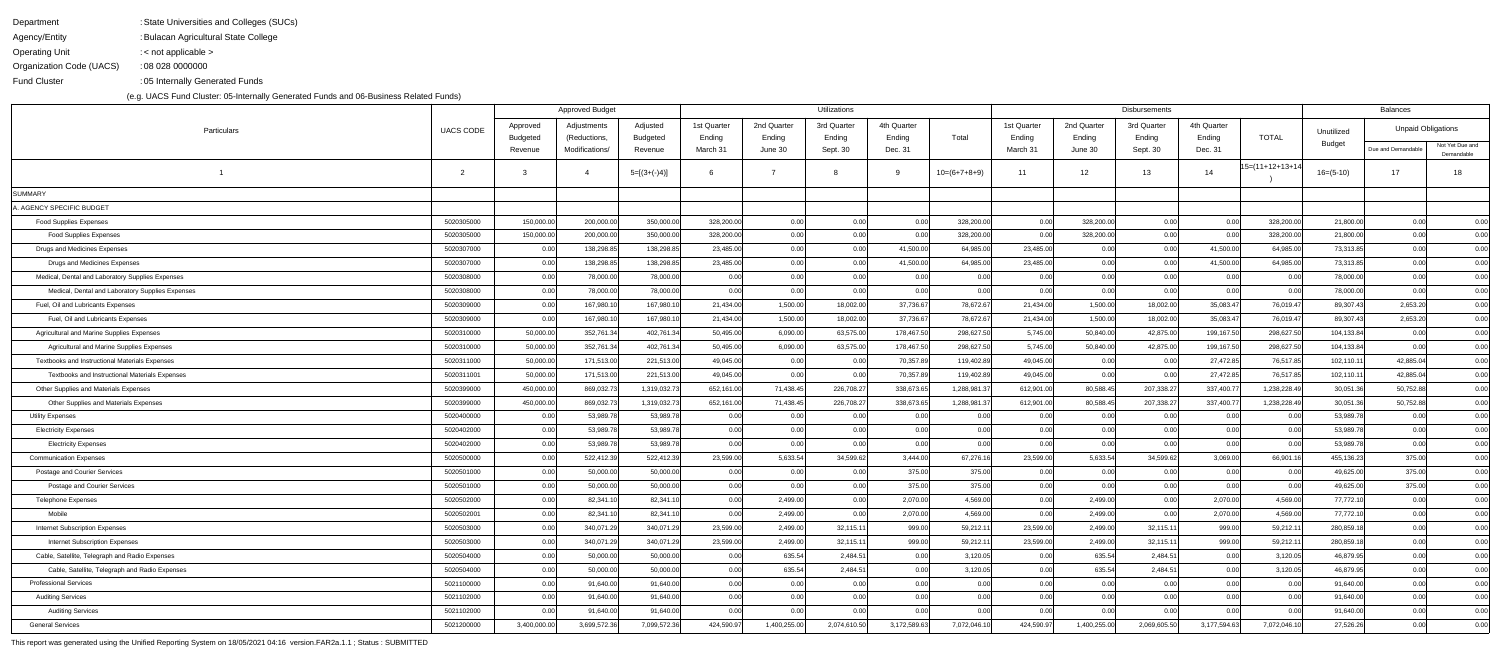| Department               | : State Universities and Colleges (SUCs) |
|--------------------------|------------------------------------------|
| Agency/Entity            | : Bulacan Agricultural State College     |
| <b>Operating Unit</b>    | : $\lt$ not applicable $\gt$             |
| Organization Code (UACS) | : 08 028 0000000                         |
| <b>Fund Cluster</b>      | :05 Internally Generated Funds           |

|                                                          |                  | <b>Approved Budget</b> |                             |                             | Utilizations          |                       |                       |                       |                |                       | <b>Disbursements</b>  |                       |                       |                |              |                           |                               |
|----------------------------------------------------------|------------------|------------------------|-----------------------------|-----------------------------|-----------------------|-----------------------|-----------------------|-----------------------|----------------|-----------------------|-----------------------|-----------------------|-----------------------|----------------|--------------|---------------------------|-------------------------------|
| Particulars                                              | <b>UACS CODE</b> | Approved<br>Budgeted   | Adjustments<br>(Reductions, | Adjusted<br><b>Budgeted</b> | 1st Quarter<br>Ending | 2nd Quarter<br>Ending | 3rd Quarter<br>Ending | 4th Quarter<br>Ending | Total          | 1st Quarter<br>Ending | 2nd Quarter<br>Ending | 3rd Quarter<br>Ending | 4th Quarter<br>Ending | <b>TOTAL</b>   | Unutilized   | <b>Unpaid Obligations</b> |                               |
|                                                          |                  | Revenue                | Modifications/              | Revenue                     | March 31              | June 30               | Sept. 30              | Dec. 31               |                | March 31              | June 30               | Sept. 30              | Dec. 31               |                | Budget       | Due and Demandable        | Not Yet Due and<br>Demandable |
|                                                          | $\overline{2}$   |                        |                             | $5=[(3+(-)4)]$              |                       |                       |                       |                       | $10=(6+7+8+9)$ | 11                    | 12                    | 13                    | 14                    | 15=(11+12+13+1 | $16=(5-10)$  | 17                        | 18                            |
| SUMMARY                                                  |                  |                        |                             |                             |                       |                       |                       |                       |                |                       |                       |                       |                       |                |              |                           |                               |
| . AGENCY SPECIFIC BUDGET                                 |                  |                        |                             |                             |                       |                       |                       |                       |                |                       |                       |                       |                       |                |              |                           |                               |
| <b>Other General Services</b>                            | 5021299000       | 3,400,000.00           | 3,699,572.36                | 7,099,572.36                | 424,590.97            | 1,400,255.00          | 2,074,610.50          | 3,172,589.63          | 7,072,046.10   | 424,590.97            | 1,400,255.00          | 2,069,605.50          | 3,177,594.63          | 7,072,046.1    | 27,526.26    | 0.00                      | 0.00                          |
| <b>Other General Services</b>                            | 5021299099       | 3,400,000.00           | 3,699,572.36                | 7,099,572.36                | 424,590.97            | 1,400,255.00          | 2,074,610.50          | 3,172,589.63          | 7,072,046.10   | 424,590.97            | 1,400,255.00          | 2,069,605.50          | 3,177,594.63          | 7,072,046.1    | 27,526.26    | 0.00                      | 0.00                          |
| Repairs and Maintenance                                  | 5021300000       | 0.00                   | 4,090,129.56                | 4,090,129.56                | 0.00                  | 0.00                  | 83,318.96             | 152,554.40            | 235,873.36     | 0.00                  | 0.00                  | 25,018.96             | 148,254.40            | 173,273.36     | 3,854,256.20 | 62,600.00                 | 0.00                          |
| Repairs and Maintenance - Land Improvements              | 5021302000       | 0.00                   | 377,800.00                  | 377,800.00                  | 0.00                  | 0.00                  | 0.00                  | 0.00                  | 0.001          | 0.00                  | 0.00                  | 0.00                  | 0.00                  | 0.00           | 377,800.00   | 0.00                      | 0.00                          |
| Other Land Improvements                                  | 5021302099       | 0.00                   | 377,800.00                  | 377,800.00                  | 0.00                  | 0.00                  | 0.00                  | 0.00                  | 0.00           | 0.00                  | 0.00                  | 0.00                  | 0.00                  | 0.00           | 377,800.00   | 0.00                      | 0.00                          |
| Repairs and Maintenance - Buildings and Other Structures | 5021304000       | 0.00                   | 2,958,337.58                | 2,958,337.58                | 0.00                  | 0.00                  | 58,300.00             | 46,400.00             | 104,700.00     | 0.00                  | 0.00                  | 0.00                  | 100,200.00            | 100,200.00     | 2,853,637.58 | 4,500.00                  | 0.00                          |
| Buildings                                                | 5021304001       | 0.00                   | 711,608.53                  | 711,608.53                  | 0.00                  | 0.00                  | 58,300.00             | 46,400.00             | 104,700.00     | 0.00                  | 0.00                  | 0.00                  | 100,200.00            | 100,200.00     | 606,908.53   | 4,500.00                  | 0.00                          |
| School Buildings                                         | 5021304002       | 0.00                   | 1,650,342.00                | 1,650,342.00                | 0.00                  | 0.00                  | 0.00                  | 0.00                  | 0.001          | 0.00                  | 0.00                  | 0.00                  | 0.00                  | 0.00           | 1,650,342.00 | 0.00                      | 0.00                          |
| <b>Other Structures</b>                                  | 5021304099       | 0.00                   | 596,387.05                  | 596,387.05                  | 0.00                  | 0.00                  | 0.00                  | 0.00                  | 0.00           | 0.00                  | 0.00                  | 0.00                  | 0.00                  | 0.00           | 596,387.05   | 0.00                      | 0.00                          |
| Repairs and Maintenance - Machinery and Equipment        | 5021305000       | 0.00                   | 325,243.60                  | 325,243.60                  | 0.00                  | 0.00                  | 0.00                  | 33,410.00             | 33,410.00      | 0.00                  | 0.00                  | 0.00                  | 19,710.00             | 19,710.00      | 291,833.60   | 13,700.00                 | 0.00                          |
| Office Equipment                                         | 5021305002       | 0.00                   | 80,243.60                   | 80,243.60                   | 0.00                  | 0.00                  | 0.00                  | 0.00                  | 0.00           | 0.00                  | 0.00                  | 0.00                  | 0.00                  | 0.00           | 80,243.60    | 0.00                      | 0.00                          |
| Information and Communication Technology Equipment       | 5021305003       | 0.00                   | 100,000.00                  | 100,000.00                  | 0.00                  | 0.00                  | 0.00                  | 6,810.00              | 6,810.00       | 0.00                  | 0.00                  | 0.00                  | 6,810.00              | 6,810.00       | 93,190.00    | 0.00                      | 0.00                          |
| Other Machinery and Equipment                            | 5021305099       | 0.00                   | 145,000.00                  | 145,000.00                  | 0.00                  | 0.00                  | 0.00                  | 26,600.00             | 26,600.00      | 0.00                  | 0.00                  | 0.00                  | 12,900.00             | 12,900.00      | 118,400.00   | 13,700.00                 | 0.00                          |
| Repairs and Maintenance - Transportation Equipment       | 5021306000       | 0.00                   | 328,748.38                  | 328,748.38                  | 0.00                  | 0.00                  | 25,018.96             | 72,744.40             | 97,763.36      | 0.00                  | 0.00                  | 25,018.96             | 28,344.40             | 53,363.36      | 230,985.02   | 44,400.00                 | 0.00                          |
| Other Transportation Equipment                           | 5021306099       | 0.00                   | 328,748.38                  | 328,748.38                  | 0.00                  | 0.00                  | 25,018.96             | 72,744.40             | 97,763.36      | 0.00                  | 0.00                  | 25,018.96             | 28,344.40             | 53,363.36      | 230,985.02   | 44,400.00                 | 0.00                          |
| Repairs and Maintenance - Furniture and Fixtures         | 5021307000       | 0.00                   | 100,000.00                  | 100,000.00                  | 0.00                  | 0.00                  | 0.00                  | 0.00                  | 0.001          | 0.00                  | 0.00                  | 0.00                  | 0.00                  | 0.00           | 100,000.00   | 0.00                      | 0.00                          |
| Repairs and Maintenance - Furniture and Fixtures         | 5021307000       | 0.00                   | 100,000.00                  | 100,000.00                  | 0.00                  | 0.00                  | 0.00                  | 0.00                  | 0.00           | 0.00                  | 0.00                  | 0.00                  | 0.00                  | 0.00           | 100,000.00   | 0.00                      | 0.00                          |
| Taxes, Insurance Premiums and Other Fees                 | 5021500000       | 0.00                   | 41,000.00                   | 41,000.00                   | 0.00                  | 0.00                  | 0.00                  | 0.00                  | 0.00           | 0.00                  | 0.00                  | 0.00                  | 0.00                  | 0.00           | 41,000.00    | 0.00                      | 0.00                          |
| Insurance Expenses                                       | 5021503000       | 0.00                   | 41,000.00                   | 41,000.00                   | 0.00                  | 0.00                  | 0.00                  | 0.00                  | 0.00           | 0.00                  | 0.00                  | 0.00                  | 0.00                  | 0.00           | 41,000.00    | 0.00                      | 0.00                          |
| <b>Insurance Expenses</b>                                | 5021503000       | 0.00                   | 41,000.00                   | 41,000.00                   | 0.00                  | 0.00                  | 0.00                  | 0.00                  | 0.00           | 0.00                  | 0.00                  | 0.00                  | 0.00                  | 0.00           | 41,000.00    | 0.00                      | 0.00                          |
| Labor and Wages                                          | 5021600000       | 0.00                   | 160,345.00                  | 160,345.00                  | 4,000.00              | 12,100.00             | 0.00                  | 55,300.00             | 71,400.00      | 4,000.00              | 12,100.00             | 0.00                  | 46,900.00             | 63,000.00      | 88,945.00    | 8,400.00                  | 0.00                          |
| Labor and Wages                                          | 5021601000       | 0.00                   | 160,345.00                  | 160,345.00                  | 4,000.00              | 12,100.00             | 0.00                  | 55,300.00             | 71,400.00      | 4,000.00              | 12,100.00             | 0.00                  | 46,900.00             | 63,000.00      | 88,945.00    | 8,400.00                  | 0.00                          |
| Labor and Wages                                          | 5021601000       | 0.00                   | 160,345.00                  | 160,345.00                  | 4,000.00              | 12,100.00             | 0.00                  | 55,300.00             | 71,400.00      | 4,000.00              | 12,100.00             | 0.00                  | 46,900.00             | 63,000.00      | 88,945.00    | 8,400.00                  | 0.00                          |
| Other Maintenance and Operating Expenses                 | 5029900000       | 1,194,100.25           | 2,746,204.58                | 3,940,304.83                | 840,305.58            | 327,986.00            | 69,395.00             | 456,095.16            | 1,693,781.74   | 784,305.58            | 312,686.00            | 135,695.00            | 424,535.16            | 1,657,221.74   | 2,246,523.09 | 36,560.00                 | 0.00                          |
| <b>Advertising Expenses</b>                              | 5029901000       | 0.00                   | 101,230.10                  | 101,230.10                  | 480.00                | 5,088.00              | 0.00                  | 700.00                | 6,268.00       | 480.00                | 5,088.00              | 0.00                  | 700.00                | 6,268.00       | 94,962.10    | 0.00                      | 0.00                          |
| <b>Advertising Expenses</b>                              | 5029901000       | 0.00                   | 101,230.10                  | 101,230.10                  | 480.00                | 5,088.00              | 0.00                  | 700.00                | 6,268.00       | 480.00                | 5,088.00              | 0.00                  | 700.00                | 6,268.00       | 94,962.10    | 0.00                      | 0.00                          |
| <b>Printing and Publication Expenses</b>                 | 5029902000       | 0.00                   | 25,900.00                   | 25,900.00                   | 0.00                  | 57,500.00             | 0.00                  | (44, 762.44)          | 12,737.56      | 0.00                  | 0.00                  | 57,500.00             | (44, 762.44)          | 12,737.56      | 13,162.44    | 0.00                      | 0.00                          |
| Printing and Publication Expenses                        | 5029902000       | 0.00 <sub>l</sub>      | 25,900.00                   | 25,900.00                   | 0.00                  | 57,500.00             | 0.00                  | (44, 762.44)          | 12,737.56      | 0.00                  | 0.00                  | 57,500.00             | (44, 762.44)          | 12,737.56      | 13,162.44    | 0.00                      | 0.00                          |
| <b>Representation Expenses</b>                           | 5029903000       | 200,000.00             | 351,252.87                  | 551,252.87                  | 52,700.00             | (6,302.00)            | 48,745.00             | 425,509.60            | 520,652.60     | 41,700.00             | (302.00)              | 48,745.00             | 422,949.60            | 513,092.60     | 30,600.27    | 7,560.00                  | 0.00                          |
| <b>Representation Expenses</b>                           | 5029903000       | 200,000.00             | 351,252.87                  | 551,252.87                  | 52,700.00             | (6,302.00)            | 48,745.00             | 425,509.60            | 520,652.60     | 41,700.00             | (302.00)              | 48,745.00             | 422,949.60            | 513,092.60     | 30,600.27    | 7,560.00                  | 0.00                          |
|                                                          |                  |                        |                             |                             |                       |                       |                       |                       |                |                       |                       |                       |                       |                |              |                           |                               |

This report was generated using the Unified Reporting System on 18/05/2021 04:16 version.FAR2a.1.1 ; Status : SUBMITTED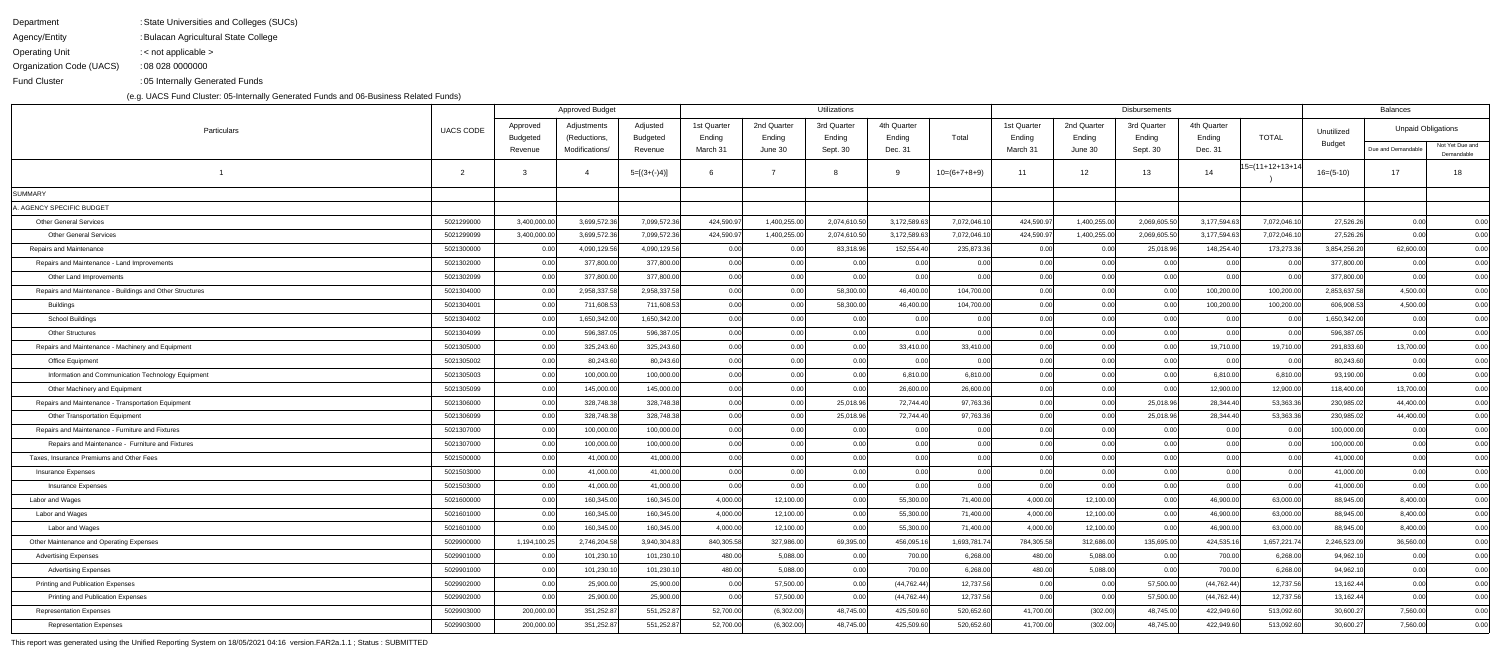| Department               | : State Universities and Colleges (SUCs) |
|--------------------------|------------------------------------------|
| Agency/Entity            | : Bulacan Agricultural State College     |
| <b>Operating Unit</b>    | : $\lt$ not applicable $\gt$             |
| Organization Code (UACS) | : 08 028 0000000                         |
| <b>Fund Cluster</b>      | :05 Internally Generated Funds           |

|                                                    |                  | <b>Approved Budget</b> |                             |                             |                       |                       | <b>Utilizations</b>   |                       |                | <b>Disbursements</b>  |                       |                       |                   |                   |               | Balances                  |                               |  |
|----------------------------------------------------|------------------|------------------------|-----------------------------|-----------------------------|-----------------------|-----------------------|-----------------------|-----------------------|----------------|-----------------------|-----------------------|-----------------------|-------------------|-------------------|---------------|---------------------------|-------------------------------|--|
| Particulars                                        | <b>UACS CODE</b> | Approved<br>Budgeted   | Adjustments<br>(Reductions, | Adjusted<br><b>Budgeted</b> | 1st Quarter<br>Ending | 2nd Quarter<br>Ending | 3rd Quarter<br>Ending | 4th Quarter<br>Ending | Total          | 1st Quarter<br>Ending | 2nd Quarter<br>Ending | 3rd Quarter<br>Ending | 4th Quarter       | <b>TOTAL</b>      | Unutilized    | <b>Unpaid Obligations</b> |                               |  |
|                                                    |                  | Revenue                | Modifications/              | Revenue                     | March 31              | June 30               | Sept. 30              | Dec. 31               |                | March 31              | June 30               | Sept. 30              | Ending<br>Dec. 31 |                   | Budget        | Due and Demandable        | Not Yet Due and<br>Demandable |  |
|                                                    | $\overline{2}$   |                        |                             | $5=[(3+(-)4)]$              |                       |                       |                       |                       | $10=(6+7+8+9)$ | 11                    | 12                    | 13                    | 14                | $15=(11+12+13+1)$ | $16=(5-10)$   | 17                        | 18                            |  |
| SUMMARY                                            |                  |                        |                             |                             |                       |                       |                       |                       |                |                       |                       |                       |                   |                   |               |                           |                               |  |
| . AGENCY SPECIFIC BUDGET                           |                  |                        |                             |                             |                       |                       |                       |                       |                |                       |                       |                       |                   |                   |               |                           |                               |  |
| Rent/Lease Expenses                                | 5029905000       | 150,000.00             | 48,387.54                   | 198,387.54                  | 139,552.58            | 24,000.00             | 18,670.00             | (45,000.00)           | 137,222.58     | 94,552.58             | 69,000.00             | 18,670.00             | (45,000.00)       | 137,222.58        | 61,164.96     | 0.00                      | 0.00                          |  |
| Rents - Building and Structures                    | 5029905001       | 100,000.00             | 8,125.00                    | 108,125.00                  | 54,552.58             | 21,000.00             | 18,670.00             | 0.00                  | 94,222.58      | 54,552.58             | 21,000.00             | 18,670.00             | 0.00              | 94,222.58         | 13,902.42     | 0.00                      | 0.00                          |  |
| Rents - Motor Vehicles                             | 5029905003       | 50,000.00              | 5,562.54                    | 55,562.54                   | 40,000.00             | 0.00                  | 0.00                  | 0.00                  | 40,000.00      | 40,000.00             | 0.00                  | 0.00                  | 0.00              | 40,000.00         | 15,562.54     | 0.00                      | 0.00                          |  |
| Rents - Equipment                                  | 5029905004       | 0.00                   | 34,700.00                   | 34,700.00                   | 45,000.00             | 3,000.00              | 0.00                  | (45,000.00)           | 3,000.00       | 0.00                  | 48,000.00             | 0.00                  | (45,000.00)       | 3,000.00          | 31,700.00     | 0.00                      | 0.00                          |  |
| Membership Dues and Contributions to Organizations | 5029906000       | 0.00                   | 1,964,161.52                | 1,964,161.52                | 33,980.00             | 75,000.00             | 0.00                  | 0.00                  | 108,980.00     | 33,980.00             | 75,000.00             | 0.00                  | 0.00              | 108,980.00        | 1,855,181.52  | 0.00                      | 0.00                          |  |
| Membership Dues and Contributions to Organizations | 5029906000       | 0.00                   | 1,964,161.52                | 1,964,161.52                | 33,980.00             | 75,000.00             | 0.00                  | 0.00                  | 108,980.00     | 33,980.00             | 75,000.00             | 0.00                  | 0.00              | 108,980.00        | 1,855,181.52  | 0.00                      | 0.00                          |  |
| <b>Subscription Expenses</b>                       | 5029907000       | 0.00                   | 200,567.25                  | 200,567.25                  | 1,193.00              | 8,800.00              | 0.00                  | 2,548.00              | 12,541.00      | 1,193.00              | 0.00                  | 8,800.00              | 2,548.00          | 12,541.00         | 188,026.25    | 0.00                      | 0.00                          |  |
| <b>Other Subscription Expenses</b>                 | 5029907099       | 0.00                   | 200,567.25                  | 200,567.25                  | 1,193.00              | 8,800.00              | 0.00                  | 2,548.00              | 12,541.00      | 1,193.00              | 0.00                  | 8,800.00              | 2,548.00          | 12,541.00         | 188,026.25    | 0.00                      | 0.00                          |  |
| Other Maintenance and Operating Expenses           | 5029999000       | 844,100.25             | 54,705.30                   | 898,805.55                  | 612,400.00            | 163,900.00            | 1,980.00              | 117,100.00            | 895,380.00     | 612,400.00            | 163,900.00            | 1,980.00              | 88,100.00         | 866,380.00        | 3,425.55      | 29,000.00                 | 0.00                          |  |
| Other Maintenance and Operating Expenses           | 5029999000       | 844,100.25             | 54,705.30                   | 898,805.55                  | 612,400.00            | 163,900.00            | 1,980.00              | 117,100.00            | 895,380.00     | 612,400.00            | 163,900.00            | 1,980.00              | 88,100.00         | 866,380.00        | 3,425.55      | 29,000.00                 | 0.00                          |  |
| <b>Financial Expenses</b>                          |                  | 0.00                   | 3,949.00                    | 3,949.00                    | 0.00                  | 0.00                  | 315.00                | 182.00                | 497.00         | 0.00                  | 0.00                  | 315.00                | 182.00            | 497.00            | 3,452.00      | 0.00                      | 0.00                          |  |
| <b>Financial Expenses</b>                          | 5030100000       | 0.00                   | 3,949.00                    | 3,949.00                    | 0.00                  | 0.00                  | 315.00                | 182.00                | 497.00         | 0.00                  | 0.00                  | 315.00                | 182.00            | 497.00            | 3,452.00      | 0.00                      | 0.00                          |  |
| <b>Bank Charges</b>                                | 5030104000       | 0.00                   | 3,949.00                    | 3,949.00                    | 0.00                  | 0.00                  | 315.00                | 182.00                | 497.00         | 0.00                  | 0.00                  | 315.00                | 182.00            | 497.00            | 3,452.00      | 0.00                      | 0.00                          |  |
| <b>Bank Charges</b>                                | 5030104000       | 0.00                   | 3,949.00                    | 3,949.00                    | 0.00                  | 0.00                  | 315.00                | 182.00                | 497.00         | 0.00                  | 0.00                  | 315.00                | 182.00            | 497.00            | 3,452.00      | 0.00                      | 0.00                          |  |
| Capital Outlays                                    |                  | 17,600,000.00          | 3,142,818.44                | 20,742,818.44               | 82,180.00             | 83,300.00             | 632,431.80            | 9,570,884.80          | 10,368,796.60  | 82,180.00             | 83,300.00             | 539,314.80            | 8,881,011.80      | 9,585,806.6       | 10,374,021.84 | 782,990.00                | 0.00                          |  |
| Property, Plant and Equipment Outlay               | 5060400000       | 17,600,000.00          | 3,142,818.44                | 20,742,818.44               | 82,180.00             | 83,300.00             | 632,431.80            | 9,570,884.80          | 10,368,796.60  | 82,180.00             | 83,300.00             | 539,314.80            | 8,881,011.80      | 9,585,806.6       | 10,374,021.84 | 782,990.00                | 0.00                          |  |
| Land Improvements Outlay                           | 5060402000       | 4,600,000.00           | 175,465.23                  | 4,775,465.23                | 0.00                  | 0.00                  | 0.00                  | 3,570,330.00          | 3,570,330.00   | 0.00                  | 0.00                  | 0.00                  | 3,570,330.00      | 3,570,330.00      | 1,205,135.23  | 0.00                      | 0.00                          |  |
| Other Land Improvements                            | 5060402099       | 4,600,000.00           | 175,465.23                  | 4,775,465.23                | 0.00                  | 0.00                  | 0.00                  | 3,570,330.00          | 3,570,330.00   | 0.00                  | 0.00                  | 0.00                  | 3,570,330.00      | 3,570,330.0       | 1,205,135.23  | 0.00                      | 0.00                          |  |
| <b>Buildings and Other Structures</b>              | 5060404000       | 7,500,000.00           | 936,868.21                  | 8,436,868.21                | 0.00                  | 0.00                  | 0.00                  | 4,235,495.00          | 4,235,495.00   | 0.00                  | 0.00                  | 0.00                  | 3,497,500.00      | 3,497,500.00      | 4,201,373.21  | 737,995.00                | 0.00                          |  |
| School Buildings                                   | 5060404002       | 1,200,000.00           | 0.00                        | 1,200,000.00                | 0.00                  | 0.00                  | 0.00                  | 0.001                 | 0.00           | 0.00                  | 0.00                  | 0.00                  | 0.00              | 0.00              | 1,200,000.00  | 0.00                      | 0.00                          |  |
| <b>Other Structures</b>                            | 5060404099       | 6,300,000.00           | 936,868.21                  | 7,236,868.21                | 0.00                  | 0.00                  | 0.00                  | 4,235,495.00          | 4,235,495.00   | 0.00                  | 0.00                  | 0.00                  | 3,497,500.00      | 3,497,500.0       | 3,001,373.21  | 737,995.00                | 0.00                          |  |
| Machinery and Equipment Outlay                     | 5060405000       | 5,500,000.00           | 1,568,452.00                | 7,068,452.00                | 82,180.00             | 83,300.00             | 612,431.80            | 1,750,059.80          | 2,527,971.60   | 82,180.00             | 83,300.00             | 519,314.80            | 1,813,181.80      | 2,497,976.60      | 4,540,480.40  | 29,995.00                 | 0.00                          |  |
| Office Equipment                                   | 5060405002       | 2,000,000.00           | 93,625.00                   | 2,093,625.00                | 0.00                  | 0.00                  | 0.00                  | 746,900.00            | 746,900.00     | 0.00                  | 0.00                  | 0.00                  | 746,900.00        | 746,900.00        | 1,346,725.00  | 0.00                      | 0.00                          |  |
| Information and Communication Technology Equipment | 5060405003       | 2,500,000.00           | 26,080.00                   | 2,526,080.00                | 82,180.00             | 83,300.00             | 409,304.80            | 656,659.80            | 1,231,444.60   | 82,180.00             | 83,300.00             | 377,314.80            | 658,654.80        | 1,201,449.60      | 1,294,635.40  | 29,995.00                 | 0.00                          |  |
| <b>Communication Equipment</b>                     | 5060405007       | 500,000.00             | 62,305.00                   | 562,305.00                  | 0.00                  | 0.00                  | 43,628.00             | 0.00                  | 43,628.00      | 0.00                  | 0.00                  | 0.00                  | 43,628.00         | 43,628.00         | 518,677.00    | 0.00                      | 0.00                          |  |
| <b>Medical Equipment</b>                           | 5060405011       | 0.00                   | 150,000.00                  | 150,000.00                  | 0.00                  | 0.00                  | 0.00                  | 0.00                  | 0.00           | 0.00                  | 0.00                  | 0.00                  | 0.00              | 0.00              | 150,000.00    | 0.00                      | 0.00                          |  |
| Sports Equipment                                   | 5060405013       | 0.00                   | 200,000.00                  | 200,000.00                  | 0.00                  | 0.00                  | 0.00                  | 0.00                  | 0.00           | 0.00                  | 0.00                  | 0.00                  | 0.00              | 0.00              | 200,000.00    | 0.00                      | 0.00                          |  |
| <b>Technical and Scientific Equipment</b>          | 5060405014       | 500,000.00             | 170,002.00                  | 670,002.00                  | 0.00                  | 0.00                  | 0.00                  | 320,000.00            | 320,000.00     | 0.00                  | 0.00                  | 0.00                  | 320,000.00        | 320,000.00        | 350,002.00    | 0.00                      | 0.00                          |  |
| Other Machinery and Equipment                      | 5060405099       | 0.00                   | 866,440.00                  | 866,440.00                  | 0.00                  | 0.00                  | 159,499.00            | 26,500.00             | 185,999.00     | 0.00                  | 0.00                  | 142,000.00            | 43,999.00         | 185,999.00        | 680,441.00    | 0.00                      | 0.00                          |  |
| Furniture, Fixtures and Books Outlay               | 5060407000       | 0.00                   | 462,033.00                  | 462,033.00                  | 0.00                  | 0.00                  | 20,000.00             | 15,000.00             | 35,000.00      | 0.00                  | 0.00                  | 20,000.00             | 0.00              | 20,000.00         | 427,033.00    | 15,000.00                 | 0.00                          |  |

This report was generated using the Unified Reporting System on 18/05/2021 04:16 version.FAR2a.1.1 ; Status : SUBMITTED